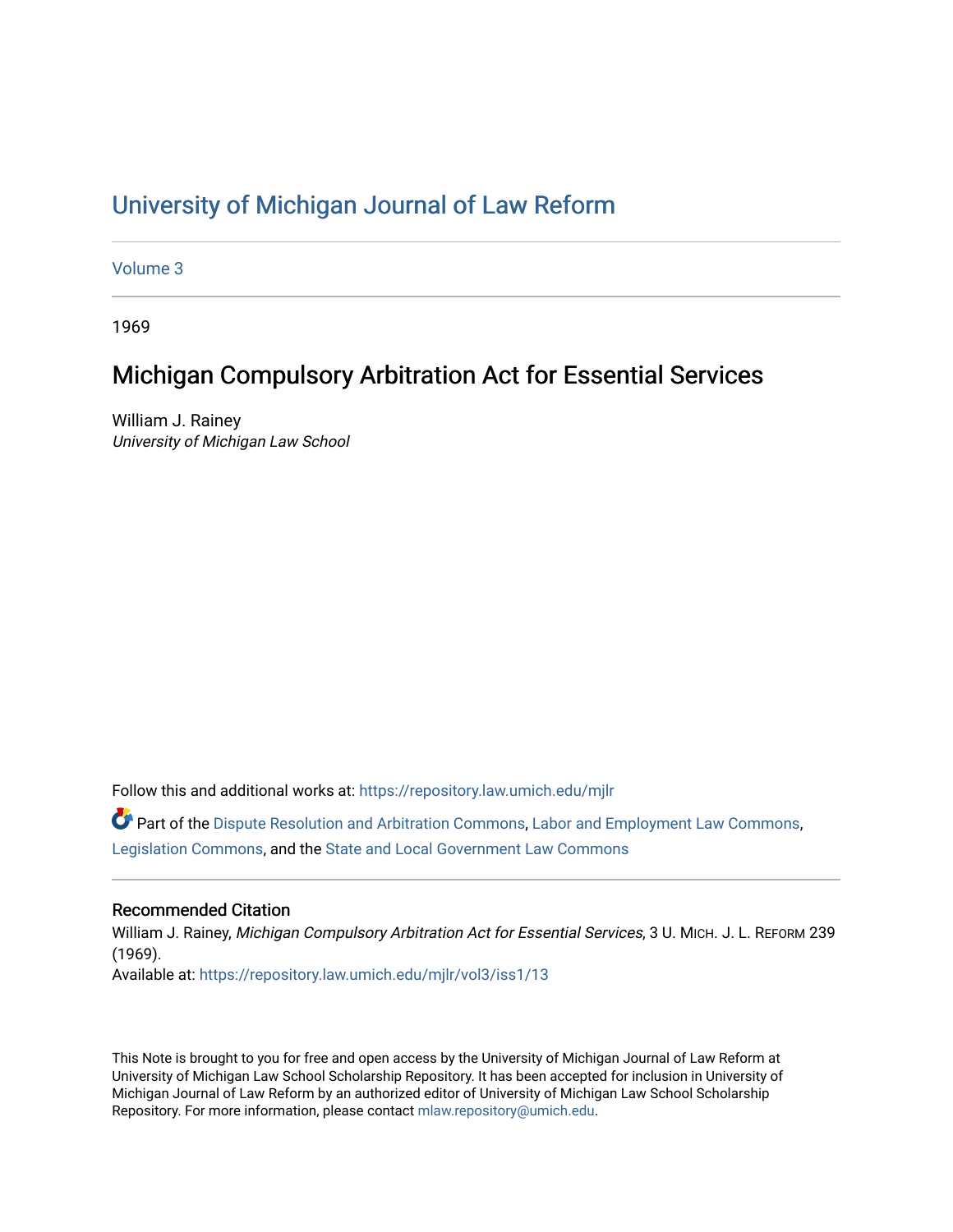# **MICHIGAN COMPULSORY ARBITRATION ACT FOR ESSENTIAL SERVICES**

#### **I.** Introduction

When Public Act **312** became effective on October **1,** 1969, Michigan joined Rhode Island and Pennsylvania in permitting compulsory arbitration of unresolved labor disputes involving municipal police and firemen.' Wyoming similarly provides for compulsory arbitration in fire department disputes.<sup>2</sup> Passage of the Act was prompted by a desire to avoid the dire consequences of strikes or work stoppages by firefighters and policemen, 3 and to provide a method by which the bargaining power of public service unions could be maintained in the absence of the strike privilege. <sup>4</sup> Since Michigan had barred strikes by public employees in 1947,<sup>5</sup> the unions felt that they lacked a base of power from which to press their demands. The firemen and policemen realized that a strike, aside from its illegality, would, in all likelihood, alienate employer and legislators alike without advancing the cause for which they were striking. The unions representing these groups

**4** Shenton, Compulsory *Arbitration* in the Public Service, 17 LAB. L.J. 138 (1966).

**5 MICH.** COMP. LAWS § 423.202, (1967):

No person holding a position by appointment or employment in the government of the state of Michigan, or in the government of any one or more of the political subdivisions thereof, or in the public school service, or in any public or special district, or in the service of any authority, commission, or board, or in any other branch of the public service, hereinafter called a 'public employee' shall strike.

**<sup>&#</sup>x27;MICH. COMP.** LAWS §§ 423.231-247 (1969). **R.I. GEN.** LAWS **ANN.** §§ 28-9.1-(1-14) (1961) as amended by Pub. L. 1968 ch. 150, § **1,** 2 and § 28-9.2-(1-14) (1963) as amended by Pub. L. 1968, ch. 151 § **1,** 2 effective June 4, 1968. PA. **STAT. ANN.** tit. 43, § 217.1-10 (1968).

**<sup>2</sup>Wyo. STAT. ANN.** §§ 27-265 thru **273** (1965).

<sup>&</sup>lt;sup>3</sup> The seriousness of such strikes was vividly demonstrated when Gary, Indiana's firefighters stood idle as a large lumber yard burned to the ground during their August 5-10, 1969 strike. N.Y. Times, Aug. 7, 1969, at 23, col. **I.** N.Y. Times, Aug. **11,** 1969, at 70, col,5.

It was determined that strikes by public employees may be enjoined in School District v. Holland Educ. Ass'n., 380 Mich. 314, 157 N.W.2d 206 (1968). Firing or discipline was provided for striking public employees in MICH. COMP. LAWS § 423.206 (1967).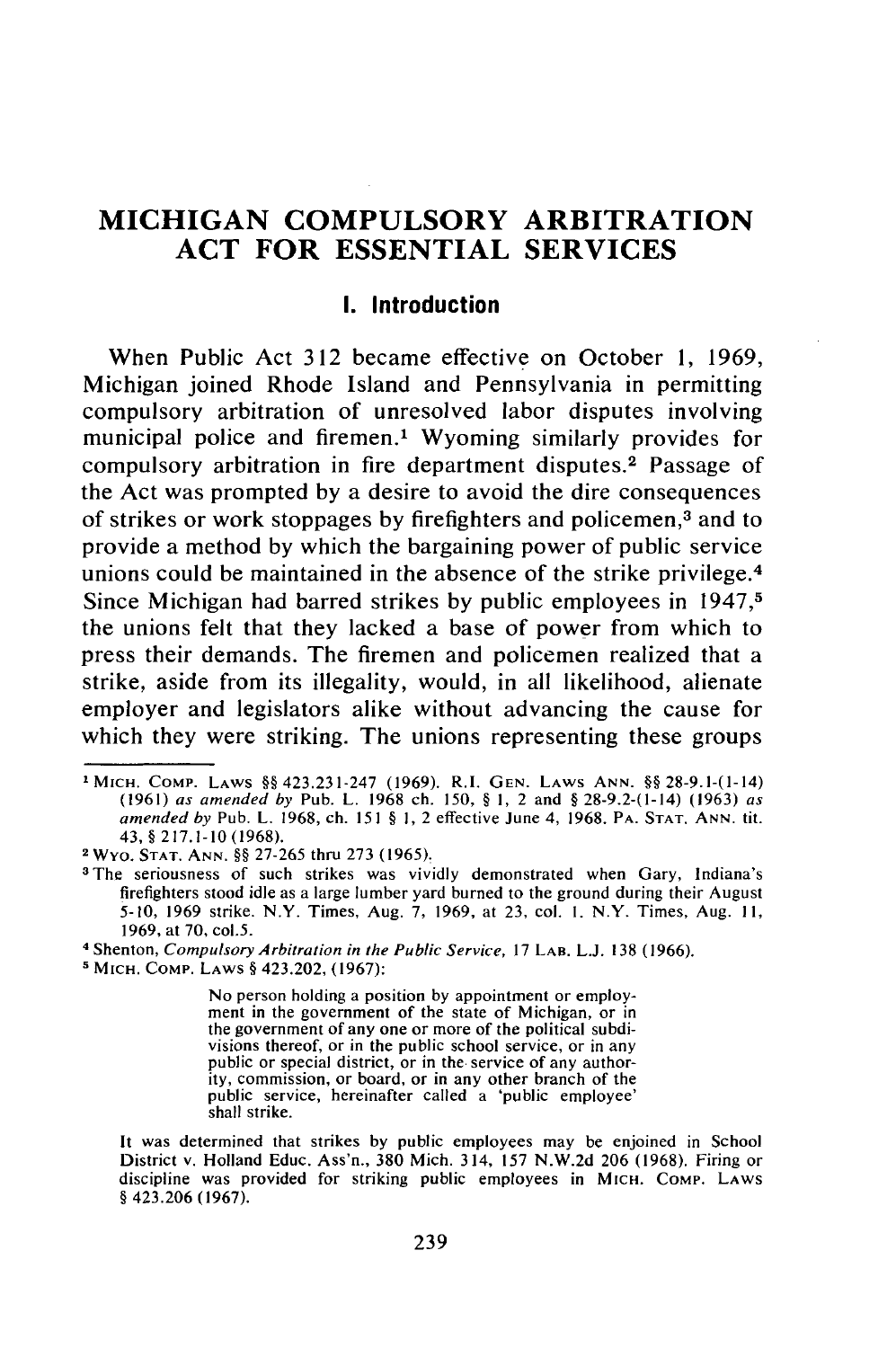feared that the probable result would be more oppressive sanctions for strikes by policemen and firemen. As a result, compulsory arbitration was advanced as a compromise to compensate them for the loss of their right to strike.

The recommendation for compulsory binding arbitration of disputes involving firemen and policemen originated in a committee appointed by former Governor George Romney<sup>6</sup> to examine, among other things, means of "protecting the general public against interruptions or impairment of essential government services."<sup>7</sup> As a result of this study, compulsory arbitration was initiated on an experimental basis for a period commencing October 1, 1969, and expiring June 30, 1972.

### **II. Structure of the Act**

Public Act 312 provides the unions with an alternative course of action in the event of unsatisfactory collective bargaining and mediation. Rather than engaging in an illegal strike with its potentially disastrous consequences, the union may initiate compulsory arbitration when the employer has rejected the good faith demands of the union and the parties are at impasse.

Under the Act, whenever a dispute involving policemen or firemen has not been resolved within thirty days of its submission to mediation and fact finding, either party may initiate binding arbitration proceedings by a prompt request in writing to the other.8 Each party then has ten days to select an appropriate delegate for the arbitration panel. These two arbitrators choose a third arbitrator to act as chairman of the panel. If the two selected arbitrators are unable to agree on a third within five days, either of them may request the chairman of the state mediation board to appoint the third arbitrator. This appointment must be made within seven days of the request.

Within fifteen days after his appointment, the chairman is required to hold a hearing. Third parties may be granted leave to

<sup>6</sup> The members of the committee were: Russell A. Smith, chairman; Gabriel N. Alexander; Edward L. Cushman; Ronald W. Houghton; Charles C. Killingsworth.

<sup>7</sup>Governor Romney's letter of July 29, 1966, at 1-2 of App. A to ADVISORY COM-MITTEE ON PUBLIC EMPLOYEE RELATIONS, REPORT OF GOVERNOR **GEORGE** ROMNEY (as reported in **GOVERNMENT** EMPLOYEE RELATIONS REPORT (GERR) ), No. 181, **F-I** at F-7 to F-8.

**<sup>8</sup>**MICH. COMP. LAWS § 423.233 (1969). The statutory references for this note are found in MICH. COMP. LAWS §§ 423.231-247 (1969).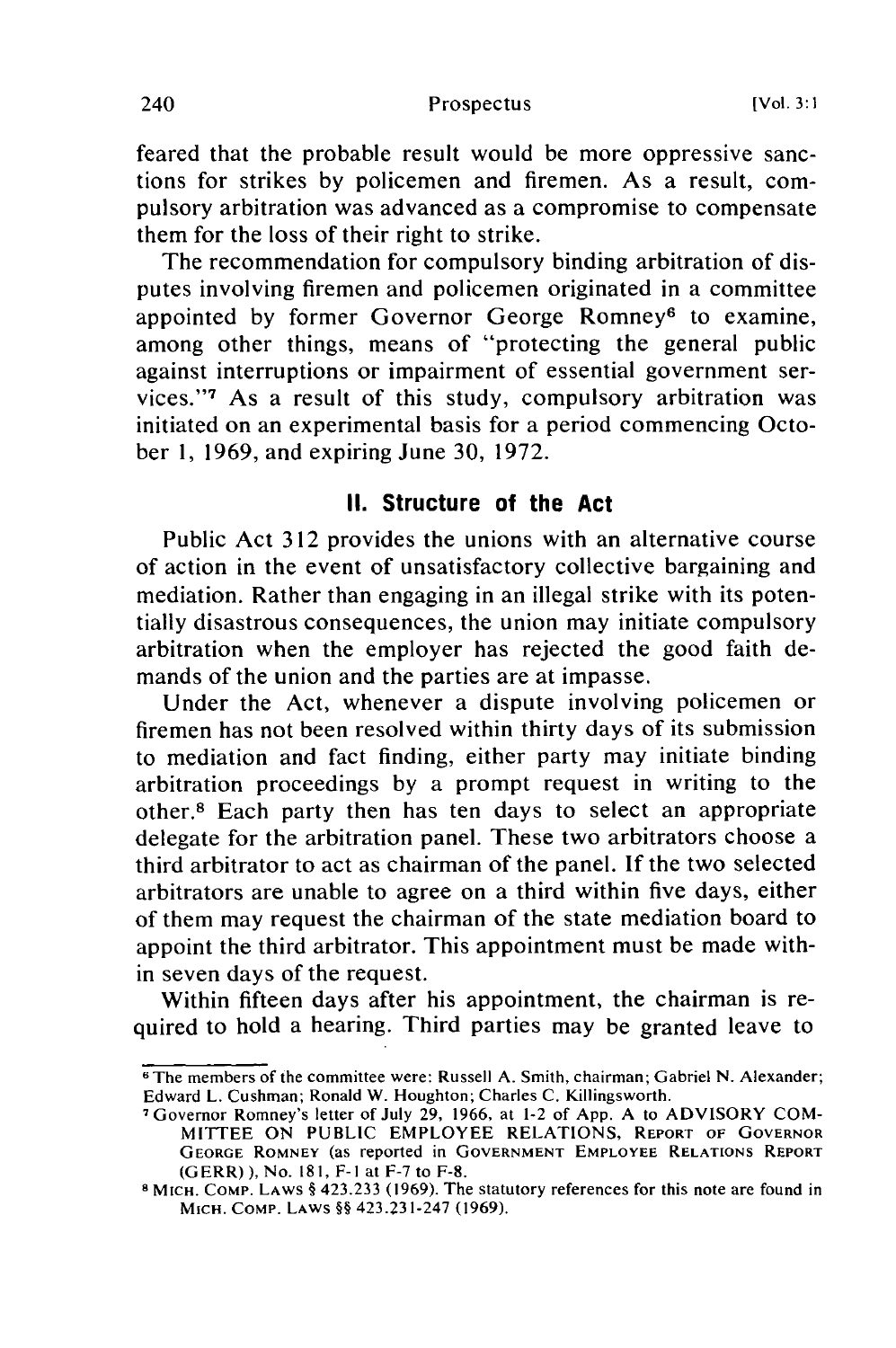intervene at this point upon a showing of substantial interest.9 The expense of the proceedings shall be borne equally by each of the parties to the dispute and by the state. Unless the parties agree otherwise, the hearings are to be concluded within thirty days.

The proceedings are to be conducted informally with a suspension of the technical rules of evidence. To facilitate examination and resolution of the dispute, any oral or documentary evidence and any other data deemed relevant by the arbitration panel may be received in evidence. The panel has authority to administer oaths, require attendance of witnesses and order the production of relevant papers, contracts, agreements and documents. If necessary, subpoenas may be issued to enforce these powers. If any person refuses to obey a subpoena or to be sworn or to testify, or if anyone present at the hearing is guilty of contempt, the arbitration panel or the Attorney General, if requested, may call upon the circuit court to issue an appropriate order.

The arbitration panel is to base its findings, opinions, and orders upon the following factors: the lawful authority of the employer; stipulations of the parties; the interests and welfare of the public and the financial ability of the unit of government to meet those costs; comparison of wages, hours and conditions of similar employees in comparable communities in both the private and public sectors; the cost of living; the overall total compensation now received by the employees; changes in the foregoing circumstances arising during arbitration; and "other factors," normally considered in collective bargaining and arbitration. <sup>10</sup>

If supported by competent, material, and substantial evidence on the whole record, a majority decision of the panel shall be final and binding. Either party or the panel itself may have the decision enforced in the circuit court for the county where the dispute arose or where the majority of the affected employees reside.<sup>11</sup> If

<sup>&#</sup>x27;MIcH. COMP. LAWS § 423.236 (1969). "Upon application and for good cause shown, and upon such terms and conditions as are just, a person, labor organization, or governmental unit having a substantial interest therein may be granted leave to intervene by the arbitration panel."

**<sup>10</sup>**MICH. CoMP. LAWS § 423.239 (1969).

<sup>&</sup>lt;sup>11</sup> The orders of the panel are not self-executing. Thus, if one of the parties refuses to accept the result of the arbitration proceeding, the other party may procure an enforcement order from the circuit court in the county where the dispute arose. MICH. CoMP. LAWS § 423.240 (1969).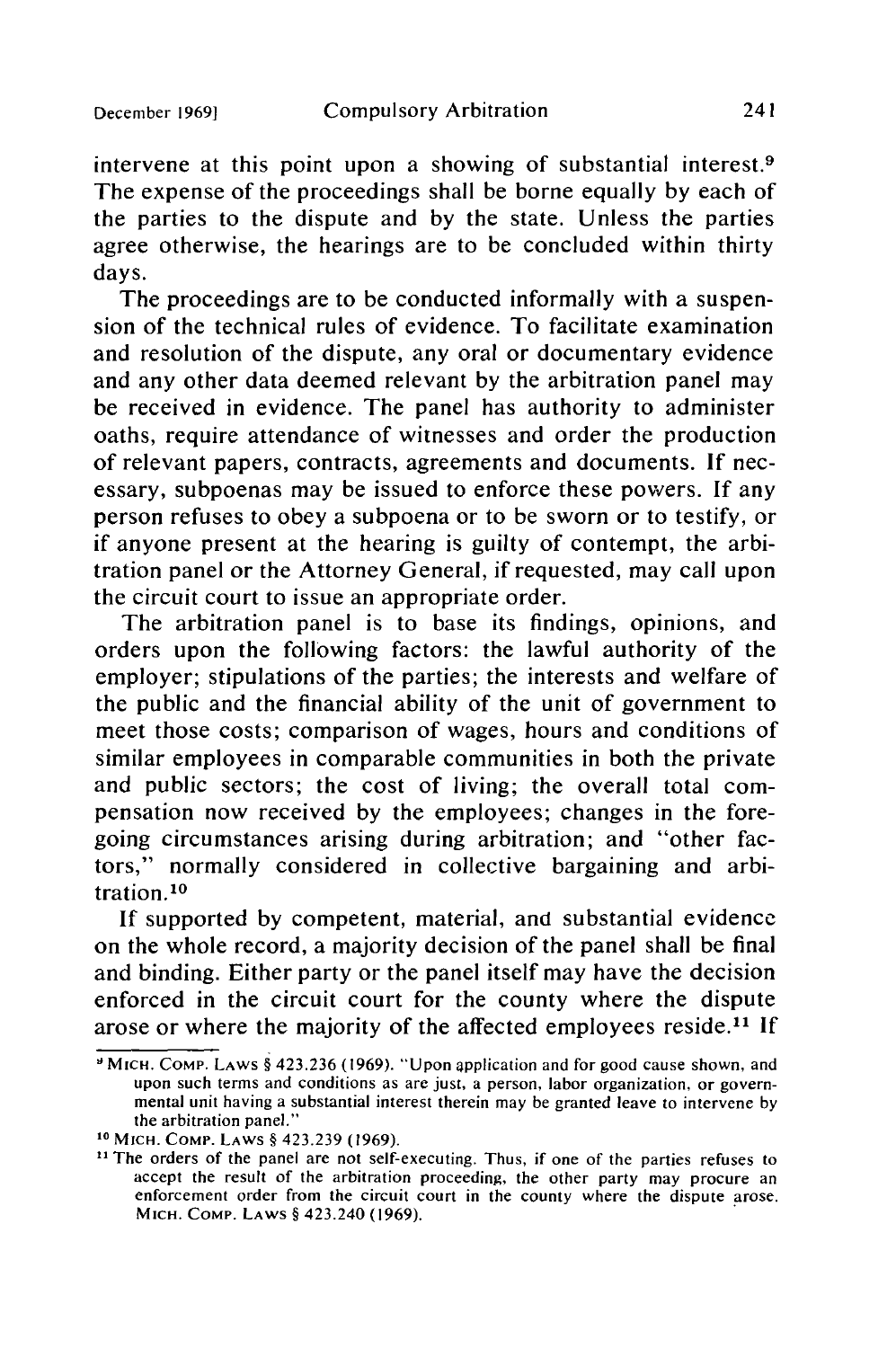Prospectus

either party willfully disobeys or encourages resistance to the order of the circuit court, a fine not exceeding \$250 per day may be assessed for each day of continuing violation.<sup>12</sup>

The orders of the arbitration panel are reviewable by this same circuit court if:

> **...** the arbitration panel was without or exceeded its jurisdiction; the order is unsup- ported by competent, material and substantial evidence on the whole record; or the order was procured by fraud, collusion or other similar and unlawful means.<sup>13</sup>

Notwithstanding the pendency of judicial review, the order of the panel remains in effect until upset.

During the pendency of proceedings, the parties by agreement may alter the wages, hours and conditions of employment without prejudicing their positions. Anytime after the award, the parties, by stipulation, may amend or modify an award of arbitration.

#### **Ill. Evaluation of the Act**

Michigan's Public Act 312 of 1969 does not guarantee that labor disputes involving firemen and policemen will result in arbitration if they are not resolved within thirty days of their submission to mediation. While the statute ostensibly provides for "compulsory arbitration of labor disputes in municipal police and fire departments,"<sup>14</sup> arbitration is not, in fact, compulsory. The Act simply provides that, in the event of an unresolved dispute, either party *"may initiate* binding arbitration proceedings"<sup>15</sup> [Emphasis] added]. Unless one party desires to submit to arbitration, the Act provides no relief at all. In contrast, the provisions of the Rhode Island and Wyoming statutes require that "any and all unresolved issues *shall be* submitted to arbitration"<sup>16</sup> [Emphasis added]. This

<sup>&</sup>lt;sup>12</sup> This is a noteworthy increase in the severity of contempt sanctions under Michigan law. The usual penalty for contempt is a maximum \$250 fine or 30 days' imprisonment, or both. MICH. COMp. LAWS § 600.1715 (1967).

**<sup>13</sup>**MICH. COMp. LAWS § 423.242 (1969).

**<sup>14</sup>** MICH. CoMp. LAWS foreword to §§ 423.231-247 (1969).

**<sup>15</sup>** MICH. COMp. LAWS § 423.233 (1969).

<sup>&#</sup>x27; <sup>8</sup> R.l. GEN. LAWS ANN. § 28-9.1-6 (1961) & § 28-9.1-7 (1963); Wyo. Stat. Ann. § 27-269 (1965), Pennsylvania, like Michigan, does not make arbitration mandatory after 30 days of mediation, but at this time either party "may request the appointment of a board of arbitration." PA. STAT. ANN. tit. 43, § 217.4(a) (1968).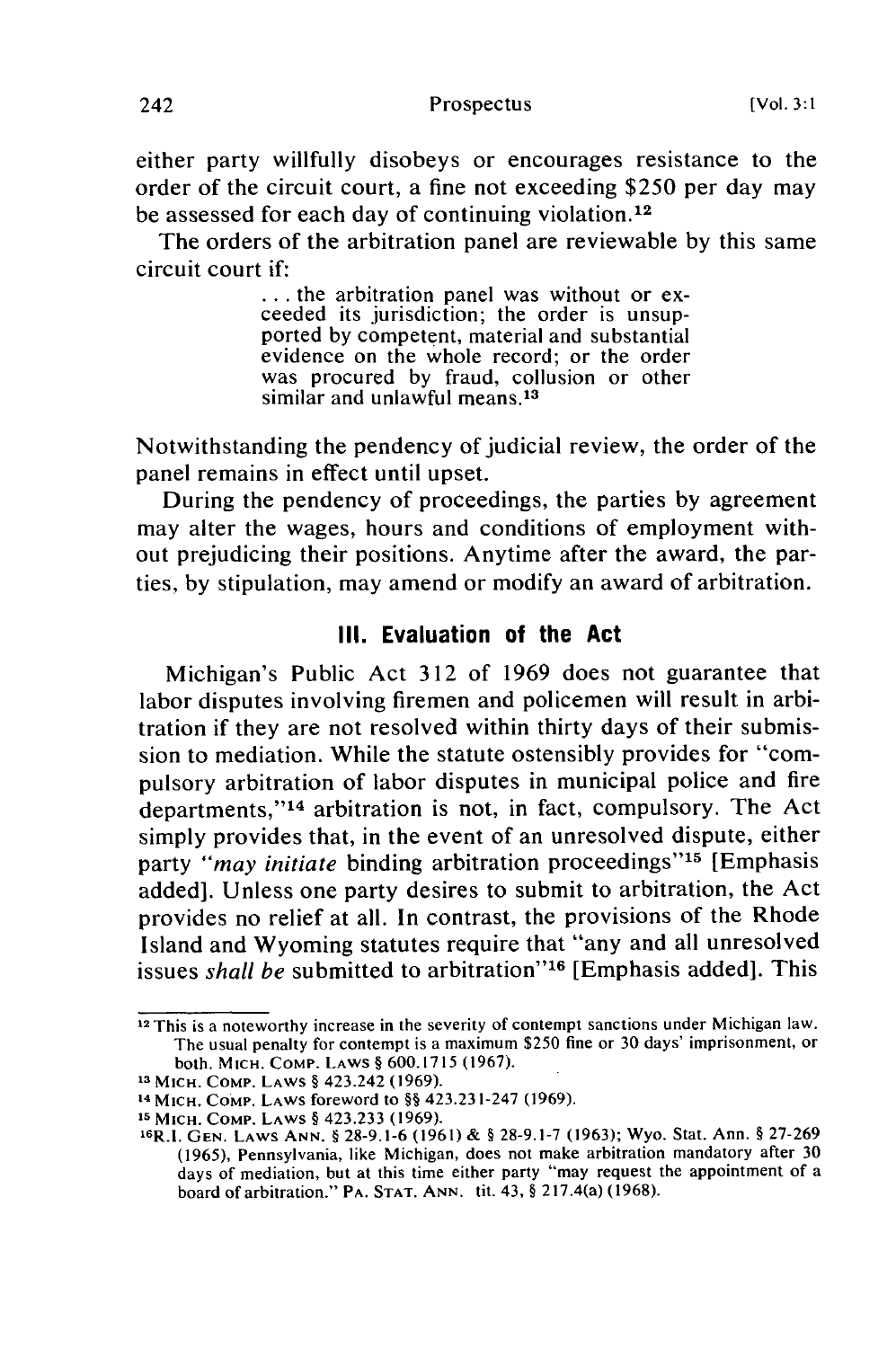distinction, however, is of limited practical import. If arbitration is available, it is doubtful that any city would allow policemen and firemen to strike. On the other hand, in making compulsory arbitration optional, the Act encourages collective bargaining. If the parties are near agreement in mediation and desire to continue discussion without resorting to arbitration, they may do so even though the thirty day mediation period has expired. If either party should request arbitration, however, the other party's participation is compulsory, and arbitration necessarily follows. In either case, it would appear that the Act provides an effective means of avoiding illegal and potentially dangerous stoppages of essential services while affording the unions some degree of leverage in their collective bargaining efforts. <sup>17</sup>

Unfortunately, the Act contains numerous ambiguities as yet unresolved. It is unclear, for example, whether mediation and fact-finding are necessary prerequisites to the submission of the dispute to arbitration. The Act states that "[wihenever in the course of mediation **. . .** the dispute has not been resolved.., within 30 days of the submission of the dispute to mediation and fact-finding," either party may request arbitration.<sup>18</sup> This provision seemingly requires that the parties must submit their dispute to mediation and fact-finding before seeking arbitration. Subsequently, however, it is stated that the Act is supplementary to Act No. 336 of the Public Acts of 1947 as amended<sup>19</sup> and does not amend or repeal any of its provisions.<sup>20</sup> According to Public Act 312, "any provisions [of Act No. 336] requiring fact-finding procedures shall be inapplicable to disputes subject to arbitration under this act." $21$  Thus the Act appears not to require fact-finding, despite some language to the contrary. If the Act establishes mediation alone as a prerequisite to arbi-

**<sup>17</sup>** However, the availability of arbitration does not guarantee that the essential services will be free from strike activities. For example on October 7, 1969, 3,700 policemen and 2,400 firemen walked off their jobs in Montreal, Quebec after learning of the wage award granted them by an arbitration board. In their one day absence, arson and looting were widespread, one policeman was killed and ten banks were robbed. The firemen and policemen were reacting to the arbitration board's binding decision which left their wages below Toronto's scale. N.Y. Times, Oct. 9, 1969, at col. **1.**

**<sup>1</sup>s MIcH. COMP.** LAWS § 423.233 (1969).

**<sup>19</sup>MIcH.** COMP. LAWS §§ 423.201-216 (1967).

**<sup>2</sup> <sup>0</sup>**MICH. COMP. LAWS § 423.244 (1969).

**<sup>21</sup>***Id.*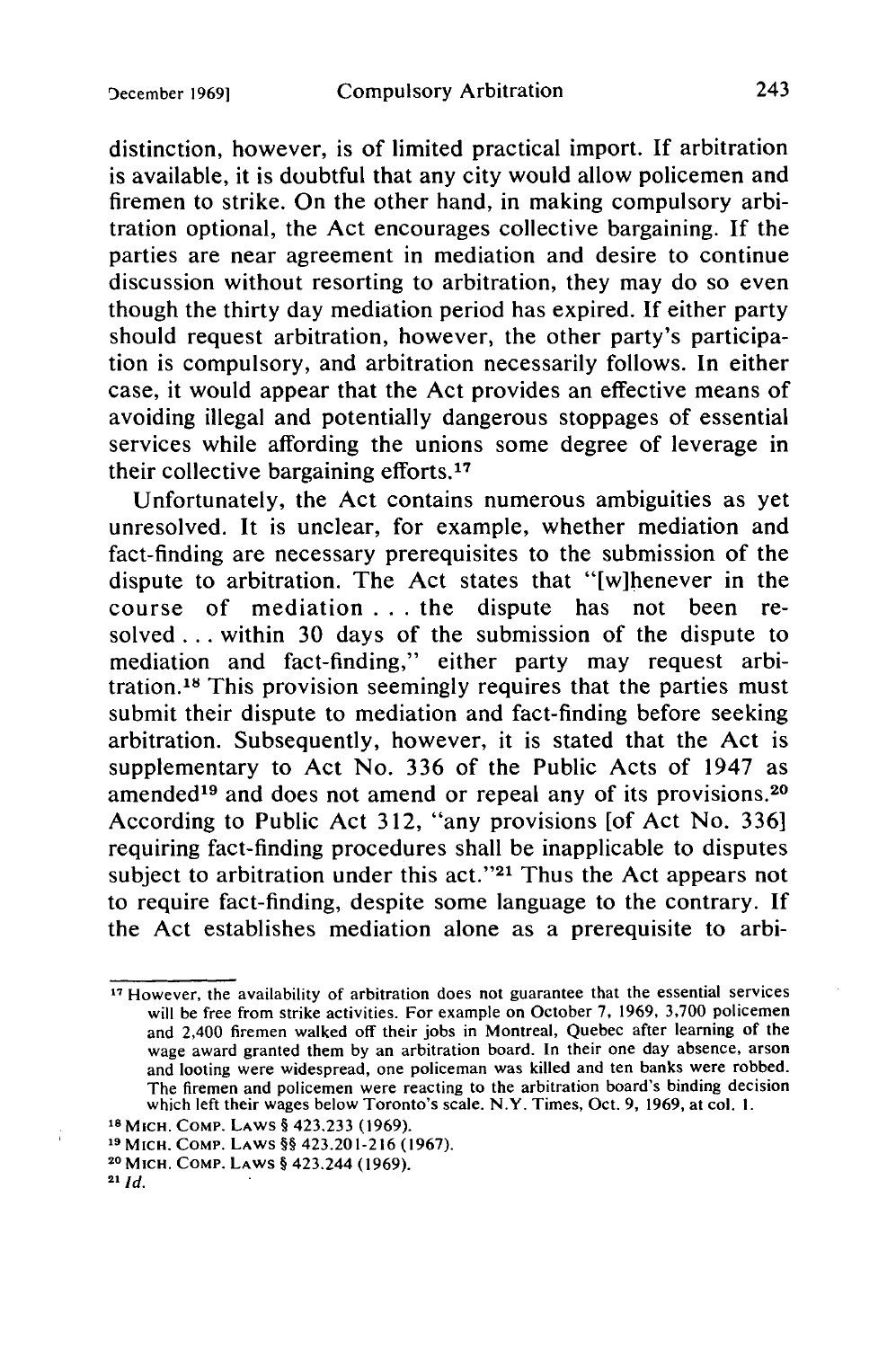tration, this pre-arbitration procedure should have been made explicit.

The nature of the disputes which may be submitted to arbitration under the Act also remains unclear. The Act speaks of labor disputes generally, and does not limit the application of the Act to interest (contract terms) disputes alone. Since the Act is, by its own terms, to be "liberally construed,"<sup>22</sup> it appears that the Act may well be equally applicable to grievance disputes under an existing contract.<sup>23</sup>

The Act also fails to provide explicit standards governing intervention by interested third parties. Persons, labor organizations and governmental units may intervene on "such terms and conditions as are just" and for good cause shown. 24 In all likelihood, the usual standards governing intervention in civil cases will be adopted under this Act, although this is by no means made clear. <sup>25</sup>

A further problem may arise when the hearing has been concluded and the neutral arbitrator is called upon to join with one party or the other to formulate a majority ruling. If both parties maintain positions basically unacceptable to the neutral arbitrator, he may be forced to compromise his own best judgment in order to reach a decision. <sup>26</sup>

Once the arbitration panel has made a ruling or order, either party or the panel itself may seek an enforcement order in the appropriate circuit court.<sup>27</sup> If either party willfully disobeys such

**<sup>22</sup>**MICH. COMP. LAWS § 423.231 **(1969).**

**<sup>23</sup>**Pennsylvania specifically provides for arbitration of grievance disputes. PA. **STAT.** ANN. tit. 43, § **217.1** (1968). However, the cost of arbitration would in all likelihood discourage the submission of the typical grievance dispute.

**<sup>24</sup>**MICH. COMP. LAWS § 423.236 (1969).

**<sup>25</sup>**Furthermore, even if good cause and substantial interest are proved to the satisfaction of the panel, intervention is not necessarily permitted. The panel "may" grant leave to intervene, permission being contingent upon agreement by two of the three arbitrators. MICH. COMP. LAWS § 423.236 (1969).

**<sup>26</sup>**This problem is avoided in Ontario's statute which provides that, upon the request of either party, "the appointment of a single arbitrator shall be made **by** the Attorney General." The single arbitrator then hears and "determines the difference" and makes a final and binding decision. The arbitrator will not be forced into a compromise that he deems undesirable. **REVISED STATUTES** OF **ONTARIO** (R.S.O.) 1960, c. 298, s. 32, subs. 2, re-enacted in 1963-1964. R.S.O. 1960, c. 145, s. **17,** subs. 5, amended in 1963-1964. This problem will be avoided, however, if those appointed to the arbitration panel **by** the parties adopt a conciliatory rather than an adversarial approach. This was the hope of the sponsors of the Act. Interview with Theodore Sachs, Chief Counsel for the Michigan Firefighter's Association, October **15,** 1969. **<sup>2</sup>**

**<sup>7</sup>** See note II, supra.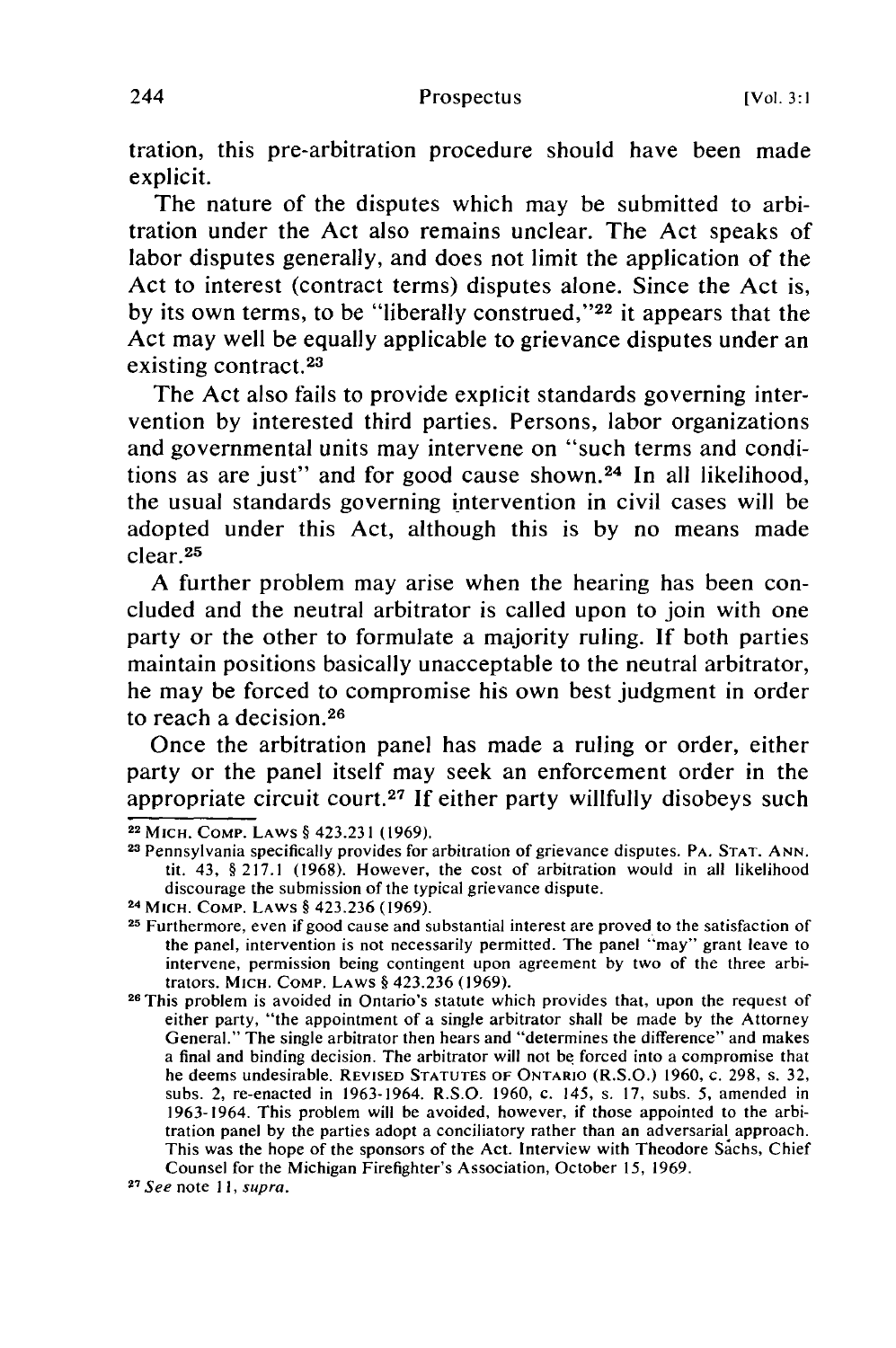order as the court may issue, or encourages or offers resistance thereto, by strike or otherwise, the court may fix a fine for contempt at not more than \$250 per day. 28 Whether this provision ensures enforcement of the arbitrators' decision is not certain. On the one hand, the union and the municipalities may be reluctant to pay such a fine over an extended period of time. On the other hand, where the parties to the dispute stand on materially disparate financial footing, this pre-determined penalty can become an effective weapon in the hands of the well-financed party. Since one cannot be imprisoned for a violation of this Act, $29$  the \$250 per day fine is the greatest penalty that can be assessed for non-compliance with the panel's decision. Thus, if a well-financed party thought the other might withdraw certain demands, it might attempt to hold out, pay the fine, and alter the award by stipulation, thus avoiding the panel's decision. Such a result might be avoided if the courts were left free to assess a penalty commensurate with the financial resources of the employer or union.30

Although judicial review of arbitration panel decisions may be generally undesirable because it eliminates the finality of those decisions, it is nonetheless required by the state constitution.<sup>31</sup> Moreover, such review is desirable as a check on the arbitration panel's jurisdiction, and to ensure that the guidelines for decision set out in the Act are not completely ignored.<sup>32</sup>

On the other hand, if judicial review were too easily attainable, the panel's decision would lack substantial finality. In an attempt to avoid excessive resort to judicial review, the opportunity for the parties to select two of the arbitrators was provided. This procedure enables the parties to draw on those professionals in the field on whom they may confidently rely. In this way, the sponsors of the Act hoped to ensure adherence to the panels'

*<sup>2</sup>***<sup>8</sup>**See note 12, supra.

**<sup>29</sup>**MICH. COMP. LAWS § 423.246 (1969).

**<sup>30</sup>**Other states have taken an approach similar in effect to that of Michigan. Pennsylvania, for example, does not prescribe any punishment for violation of the arbitration board's decision in disputes involving policemen and firemen. Rather, the board's determination constitutes a mandate to the employer. If the board's decision is not obeyed, either party can presumably obtain court enforcement of the order, although the statute is not explicit on this point. Once the court issued an order requiring compliance with the board's determination, refusal to obey the board's order could be ruled contempt of court.

**<sup>31</sup>**MICH. CONST. art. VI, § 28.

**<sup>32</sup>**These standards are set out in text accompanying note 10 supra.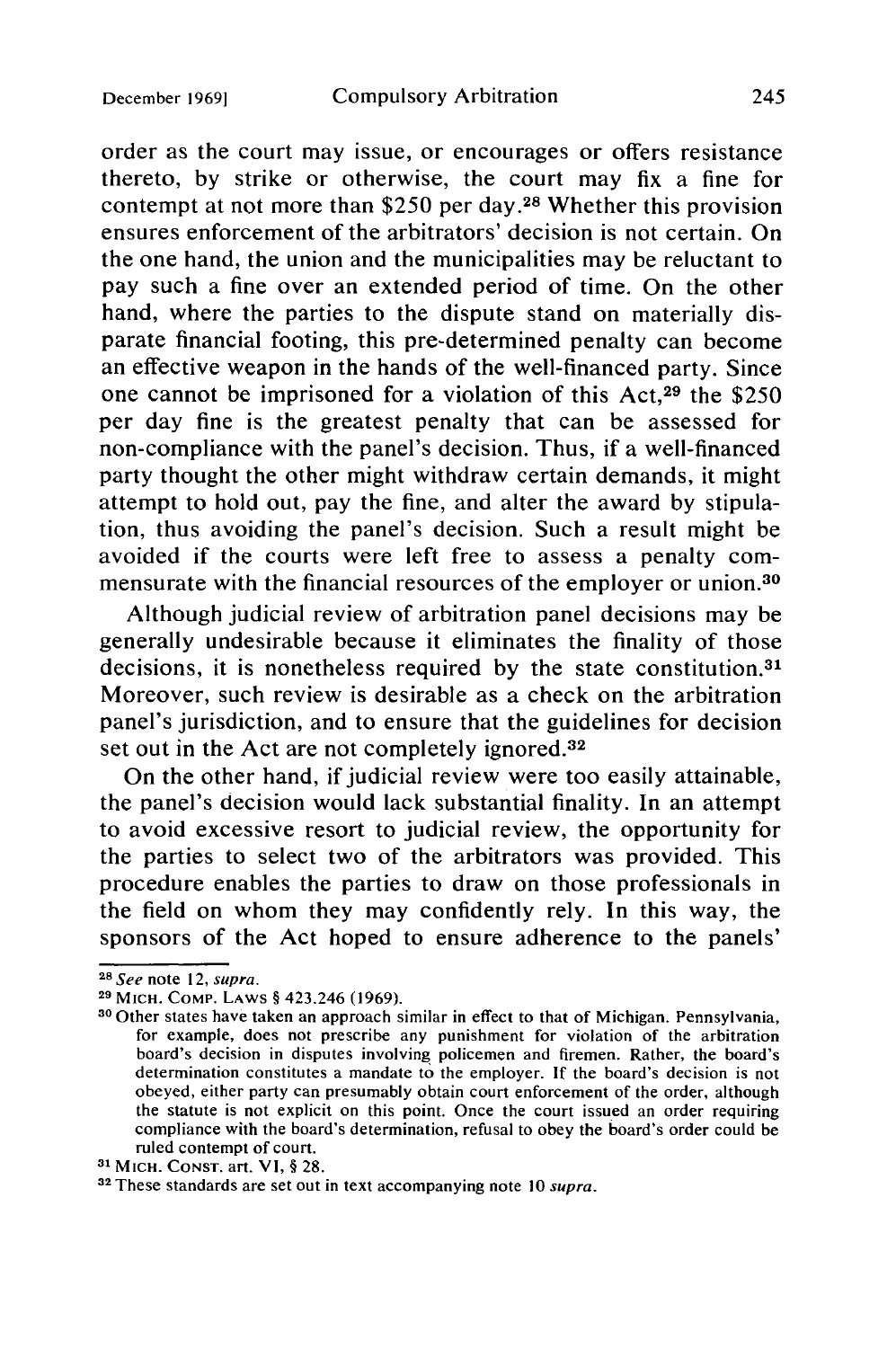decisions. Moreover, under Public Act 312, review is limited to cases of fraud, lack of jurisdiction, or lack of any evidentiary support. It can therefore be expected that judicial review of the arbitration award will be rare, and that the finality of the award will not be weakened.<sup>33</sup>

If Michigan's statute follows the course set by similar statutes in other states, it will face constitutional challenges. These challenges will probably be initiated by municipalities who do not desire to submit to arbitration. Such attacks have generally been based on the ground that the statutes are unconstitutional delegations of legislative power to non-governmental agencies. It is argued that these statutes do not provide sufficient standards governing the exercise of the delegated power by the arbitration panel. Notwithstanding such arguments, the Rhode Island and Wyoming provisions, which are quite similar to Michigan's, have survived constitutional challenge.<sup>34</sup> Moreover, a Michigan circuit court upheld compulsory arbitration for public employees in a 1967 decision.<sup>35</sup> In all likelihood, Public Act 312 will be upheld against such a challenge.

## **IV. Conclusion**

With enactment of compulsory arbitration, Michigan policemen and firemen need no longer rely solely on collective bargaining and mediation to settle disputes with employers. The availability of arbitration strengthens the unions' position vis-d-vis the employer despite the absence of the strike privilege. By allowing either party in police and fire department disputes to initiate compulsory arbitration, Michigan has given these groups a means beyond collective bargaining and mediation by which to achieve

**<sup>3</sup>s** Interview, Theodore Sachs, supra note 26. **<sup>3</sup>**

**<sup>4</sup>** City of Warwick v. Warwick Regular Firemen's Assn. 256 A.2d 206 (R.I. 1969). State ex rel Fire Fighters Local 946 v. City of Laramie, 437 P.2d 295 (Wyo. 1968).

**<sup>35</sup>**Local 953 and Council 55 v. School District of the City of Benton Harbor, Circuit Court for the County of Berrien, No. C-6229(B), October 12, 1967, CIrcuit Judge Chester J. Byrns. (Arbitration provision in a contract between a Michigan School District and the union representing the District employees held binding and enforceable.)